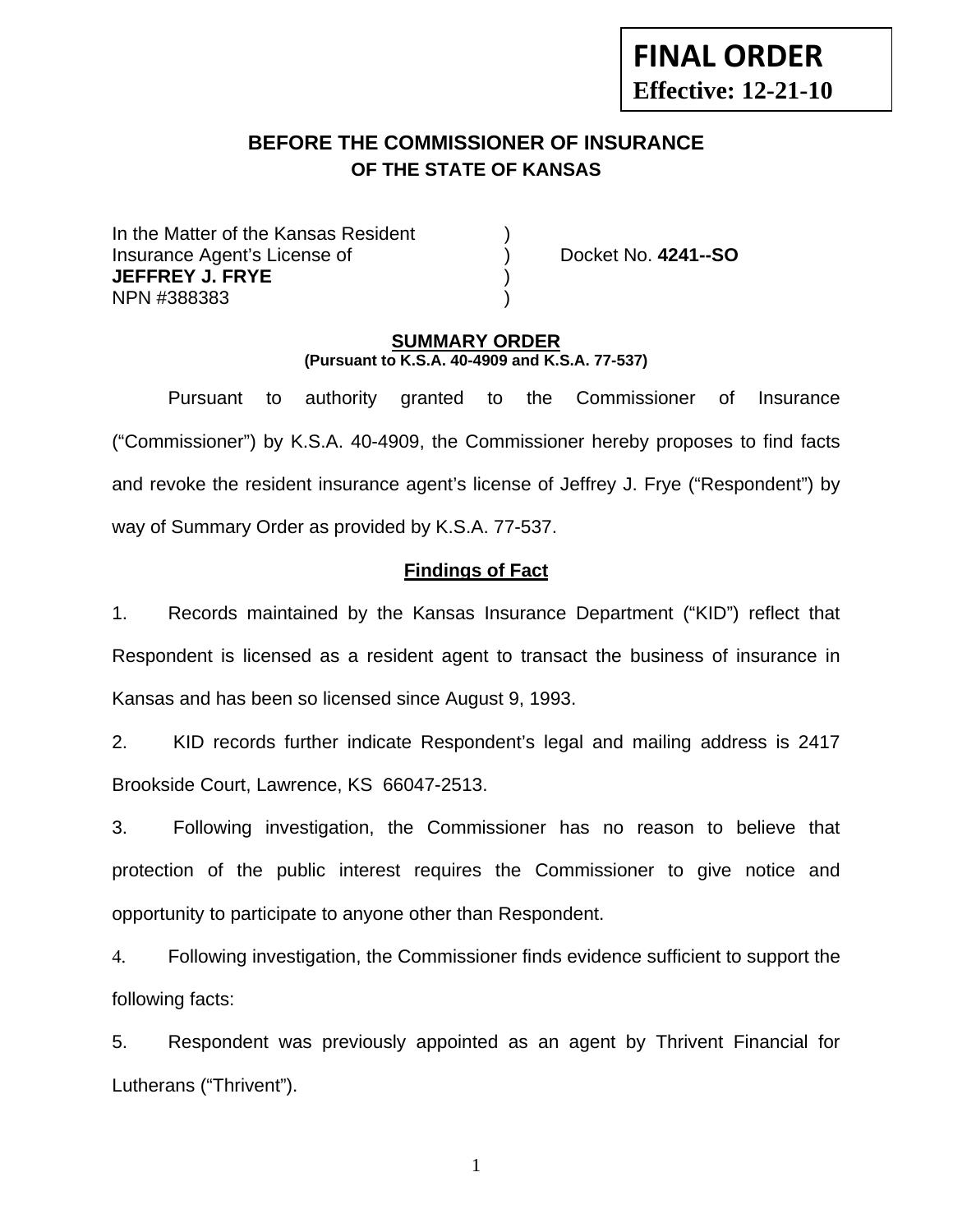6. S.M.M. is Respondent's mother-in-law.

7. S.M.M. was the insured and owner of a life insurance policy that Respondent wrote through Thrivent in January 2000.

8. The monthly policy premiums for the policy were paid electronically through an account at the State Bank of Oskaloosa ("Bank"), to which each of S.M.M.'s children, including Respondent's wife, made a monthly deposit to fund the premium.

9. S.M.M. and her daughter, M.H., are signatories on the Bank account.

10. On June 1, 2010, Respondent called M.H. and requested that she and her mother grant him access to the Bank account, claiming he needed to correct a problem with the premium payments by changing the date and needed to be on the account to do so.

11. M.H. denied Respondent's request

12. On June 2, Respondent also called S.M.M. with the same request, and although she may have orally agreed, she did not sign the documents Respondent had sent to her.

13. On June 1, 2010, Respondent submitted an electronic change of address to Thrivent changing S.M.M.'s address and telephone number from her Valley Center, Kansas, home to Respondent's home address and telephone number

14. On June 2, Respondent called Thrivent's customer service center (CIC) on a recorded line and requested a \$4,500 loan from S.M.M.'s life insurance contract be transferred to the Bank.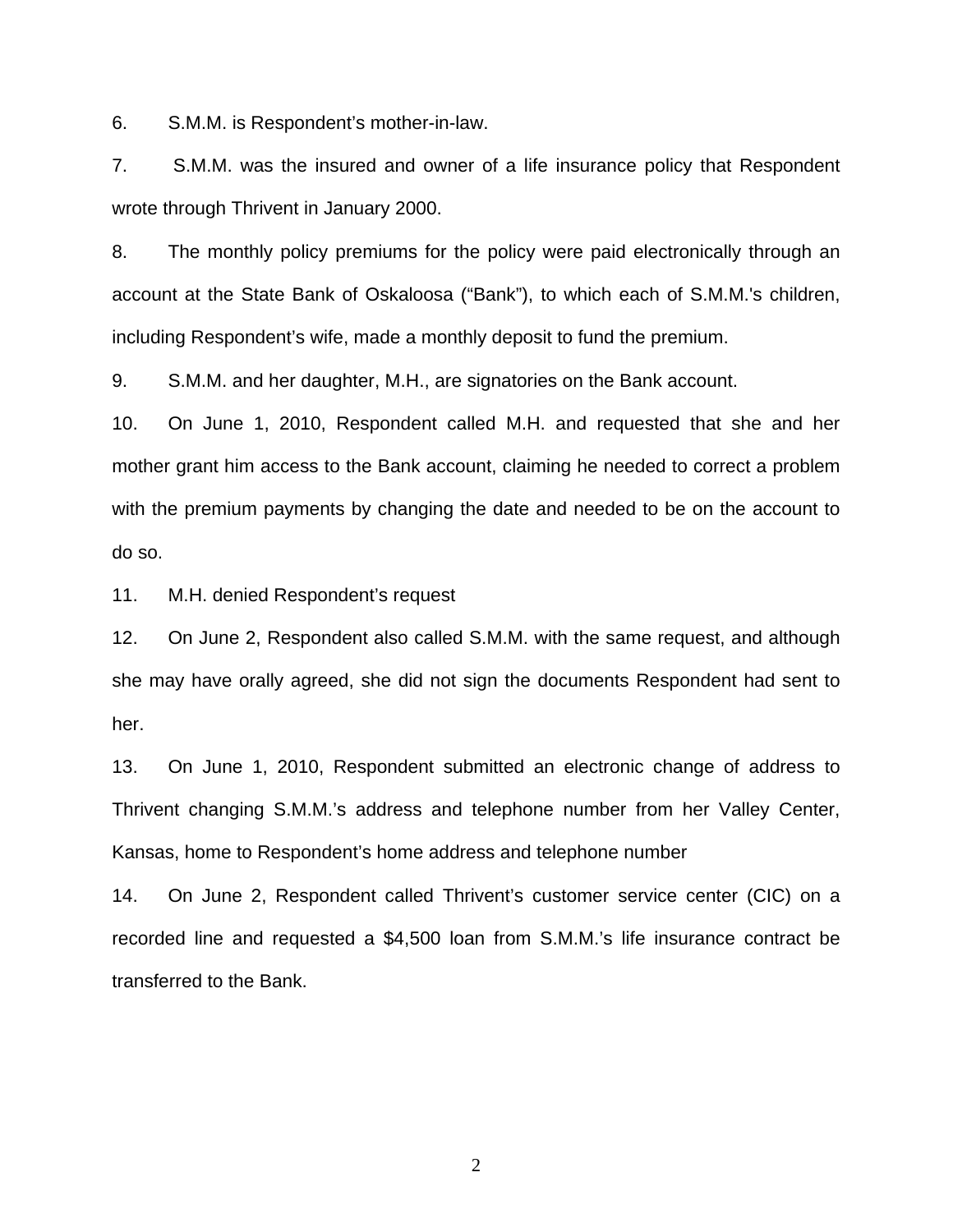15. On June 3, Respondent called Thrivent's recorded CIC line and stated he wanted to "unwind" the loan request because S.M.M. wanted a check mailed to her instead, and Respondent confirmed that the Lawrence address was the correct address.

16. On June 4, Respondent again contacted the CIC. He stated that S.M.M. did not want to wait the seven to ten days it would take to reverse the electronic transfer and issue a check and wanted to cancel the request for \$4,500.

17. During that call, Respondent requested a new loan in the amount of \$4,000, which was the approximate amount of the remaining loan value. Respondent confirmed that the loan should be by check mailed to the Lawrence address

18. On June 5, a \$4,000 loan check was mailed to the Lawrence address.

19. On June 7, S.M.M. contacted Thrivent to ask about problems with premium payments, and in the process of authenticating her identity, Thrivent discovered the address change was unauthorized.

20. As a result of the call, Thrivent changed S.M.M.'s address back and placed a restriction on the record to prevent changes by anyone by S.M.M.

21. Also during the call, S.M.M. told Thrivent she had not authorized the loan. Payment was later stopped on the policy loan check, and Respondent was notified that S.M.M. had requested cancellation of both loan transactions.

22. When Thrivent inquired about the transactions, Respondent stated that S.M.M. was confused and had changed her mind several times.

23. During Thrivent's investigation, Respondent denied he changed S.M.M.'s address and telephone number to his own but also stated that no one else had access to his computer or system credentials.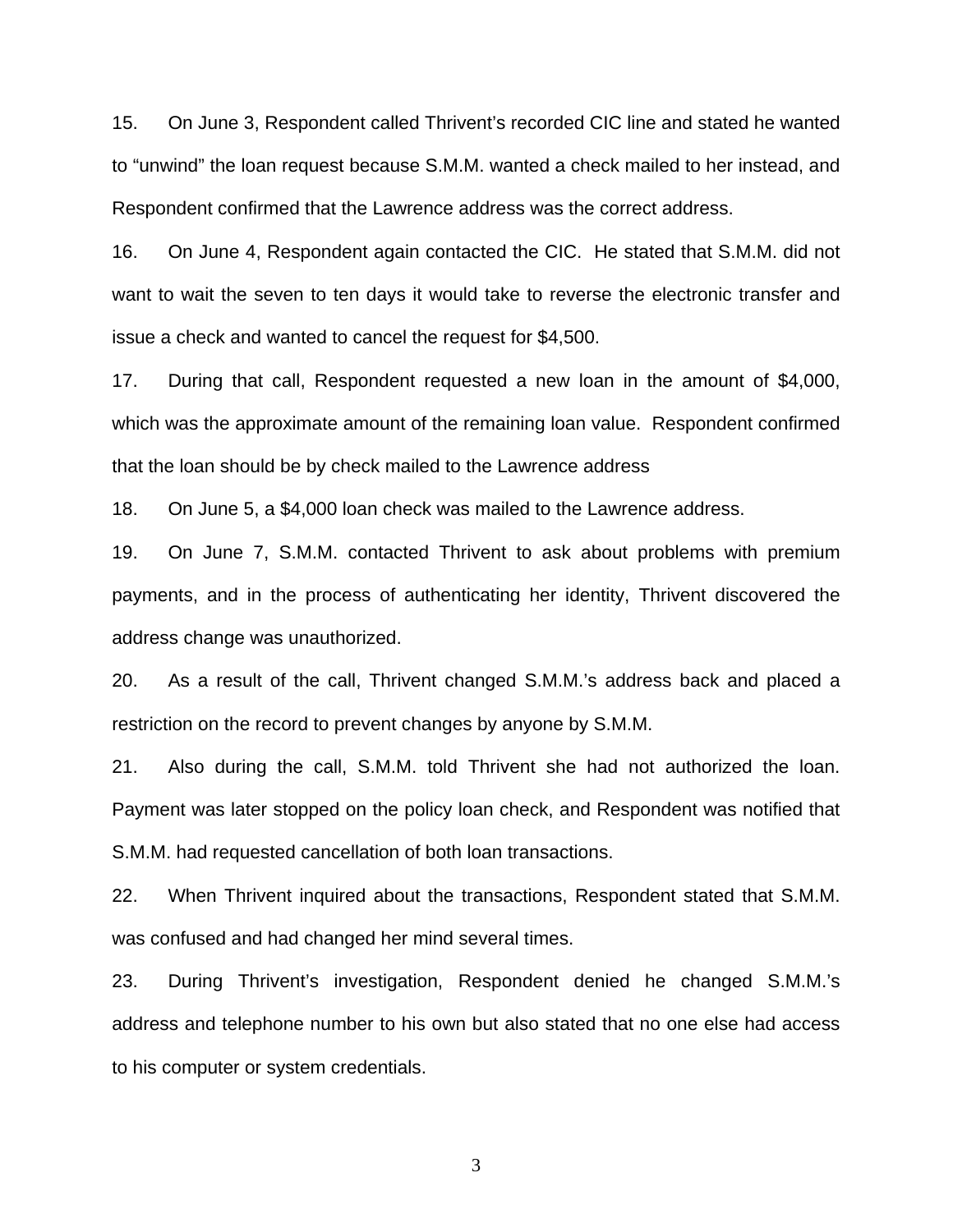24. Respondent denied recalling that he was asked to confirm the mailing address and denied he ever received the \$4,000 loan check.

25. Respondent stated that he changed S.M.M.'s contact information back to her own address, so the check would have been mailed there, and he stated she called him after she received it.

26. In the course of Thrivent's investigation, Thrivent discovered Respondent had several state and federal tax liens and civil judgments in favor of other creditors that Respondent had not reported to the company or to FINRA.

27. In a letter mailed to Respondent's address of record on October 27, 2010, counsel for KID informed Respondent of the foregoing information and invited Respondent to reply within 15 business days if he disputed it.

28. To date, Respondent has not replied, and the letter has not been returned.

29. Consequently, the facts are deemed undisputed.

#### **Applicable Law**

30. K.S.A. 40-4909(a) provides, in relevant part:

"The commissioner may deny, suspend, revoke or refuse renewal of any license issued under this act if the commissioner finds that the applicant or license holder has. . . (4) Improperly withheld, misappropriated or converted any moneys or properties received in the course of doing insurance business. . . . (8) Used any fraudulent, coercive, or dishonest practice, or demonstrated any incompetence, untrustworthiness, or financial irresponsibility in the conduct of business in this state or elsewhere. . . (14) Failed to pay any state income tax or comply with any administrative or court order directing payment of state income tax. . . ." K.S.A. 40-4909(a).

31. In addition, the Commissioner may revoke any license issued under the Insurance Agents Licensing Act if the Commissioner finds that the interests of the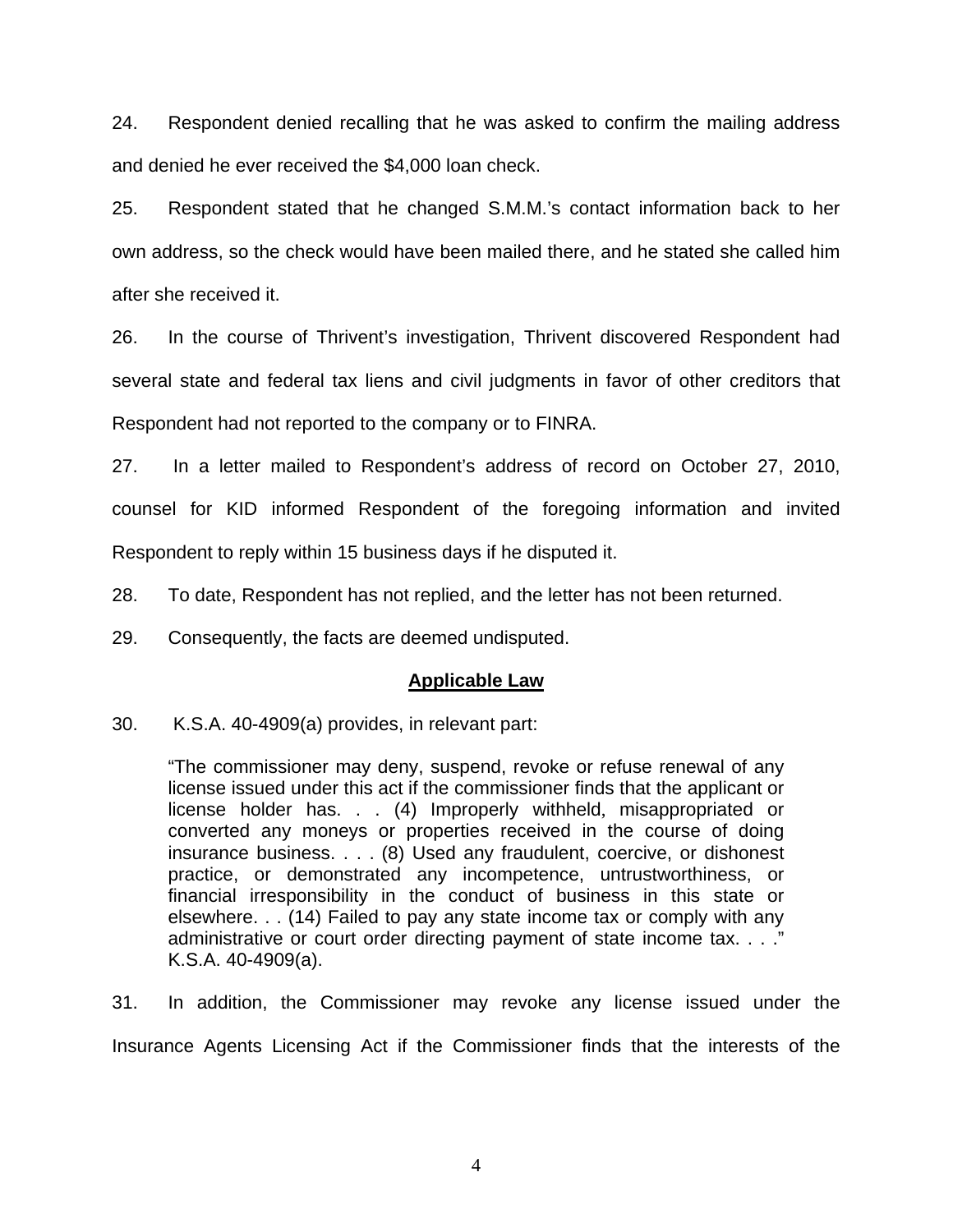insurer or the insurable interests of the public are not properly served under such license. K.S.A. 40-4909(b).

#### **Conclusions of Law**

32. The Commissioner has jurisdiction over Respondent as well as the subject matter of this proceeding, and such proceeding is held in the public interest.

33. The Commissioner finds that Respondent has attempted to convert funds from S.M.M's life insurance policy under the pretense of doing insurance business and was only prevented from doing so because the consumer contacted the company and caused payment of the check to be stopped.

34. The Commissioner also finds from Respondent's dealings with S.M.M.'s policy that Respondent has used fraudulent, coercive, and dishonest practices and demonstrated untrustworthiness in the conduct of business.

35. Furthermore, Respondent has demonstrated financial irresponsibility in business by incurring multiple outstanding tax obligations and civil judgments on debts and untrustworthiness in failing to report those to Thrivent pursuant to his contract and to FINRA.

36. In addition, Respondent has failed to pay state income tax owed in Virginia and Kansas.

37. Based on the foregoing findings, the Commissioner concludes that sufficient grounds exist for the revocation of Respondent's insurance agent's license pursuant to K.S.A. 2004 Supp. 40-4909(a).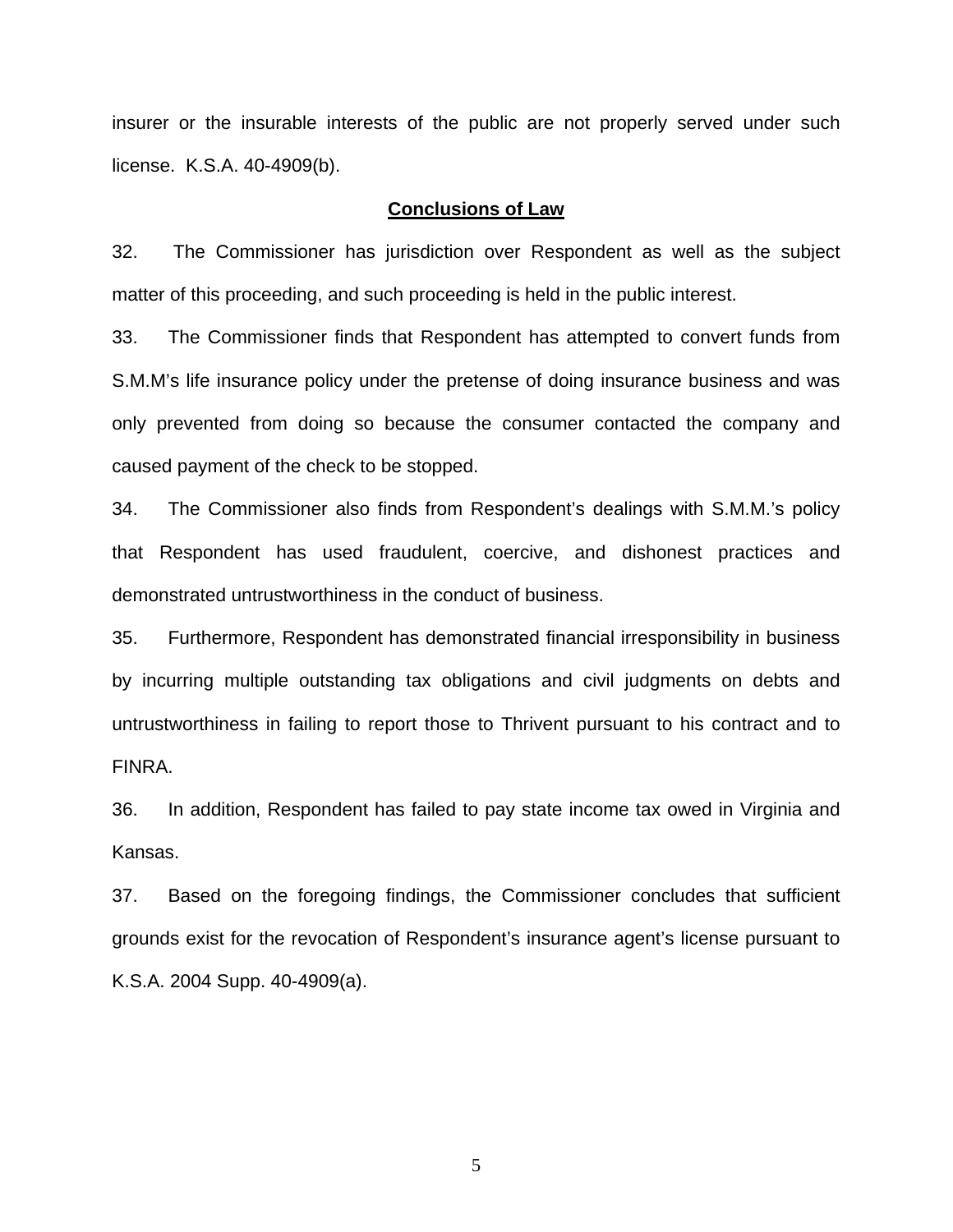38. The Commissioner further concludes Respondent's license may be revoked because such license is not properly serving the interests of the insurer and the insurable interests of the public.

39. Based on the facts and circumstances set forth herein, it appears that the use of summary proceedings in this matter is appropriate, in accordance with the provisions set forth in K.S.A. 77-537(a), in that the use of summary proceedings does not violate any provision of the law, the protection of the public interest does not require the KID to give notice and opportunity to participate to persons other than Respondent, and after investigation, KID believes in good faith that the allegations will be supported to the applicable standard of proof.

 **IT IS THEREFORE ORDERED BY THE COMMISSIONER OF INSURANCE THAT** the Kansas resident insurance agent's license of **JEFFREY J. FRYE** is hereby **REVOKED. It is further ordered,** that **JEFFREY J. FRYE** shall **CEASE and DESIST** from the sale, solicitation, or negotiation of insurance and/or receiving compensation deriving from the sale, solicitation, or negotiation of insurance conducted on and after the effective date of this order.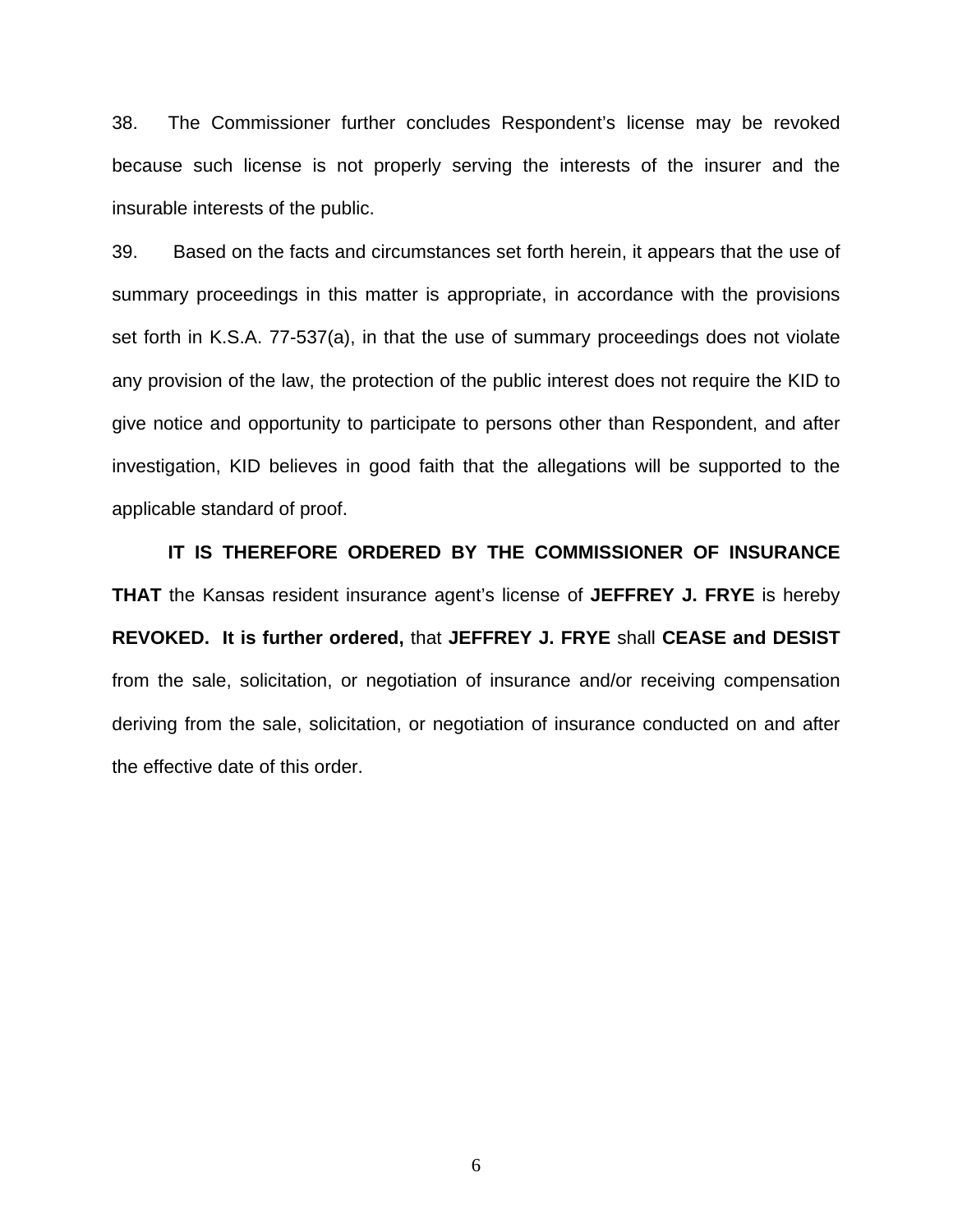### **IT IS SO ORDERED THIS \_\_3rd\_\_ DAY OF DECEMBER, 2010, IN THE CITY OF TOPEKA, COUNTY OF SHAWNEE, STATE OF KANSAS.**



/s/ Sandy Praeger Sandy Praeger Commissioner of Insurance

 \_/s/ John W. Campbell\_\_\_\_\_\_\_\_\_\_\_\_\_ John W. Campbell General Counsel

## **NOTICE OF RIGHTS TO HEARING AND REVIEW**

## **Within fifteen (15) days of the date of service of this Summary Order,**

**Respondent** may submit a written request for a hearing pursuant to K.S.A. 77-537 and

K.S.A. 77-542. Any request for a hearing should be addressed to the following:

 John W. Campbell, General Counsel Kansas Insurance Department 420 S.W. 9<sup>th</sup> Street Topeka, Kansas 66612

If a hearing is requested, the Kansas Insurance Department will serve notice of the time and place of the hearing and information on procedures, right of representation, and other rights of parties relating to the conduct of the hearing.

**If a hearing is not requested in the time and manner stated above, this Summary Order shall become effective as a Final Order upon the expiration of time for requesting a hearing.** In the event Respondent files a Petition for Judicial Review, pursuant to K.S.A. 77-613(e), the agency officer to be served on behalf of the Kansas Insurance Department is